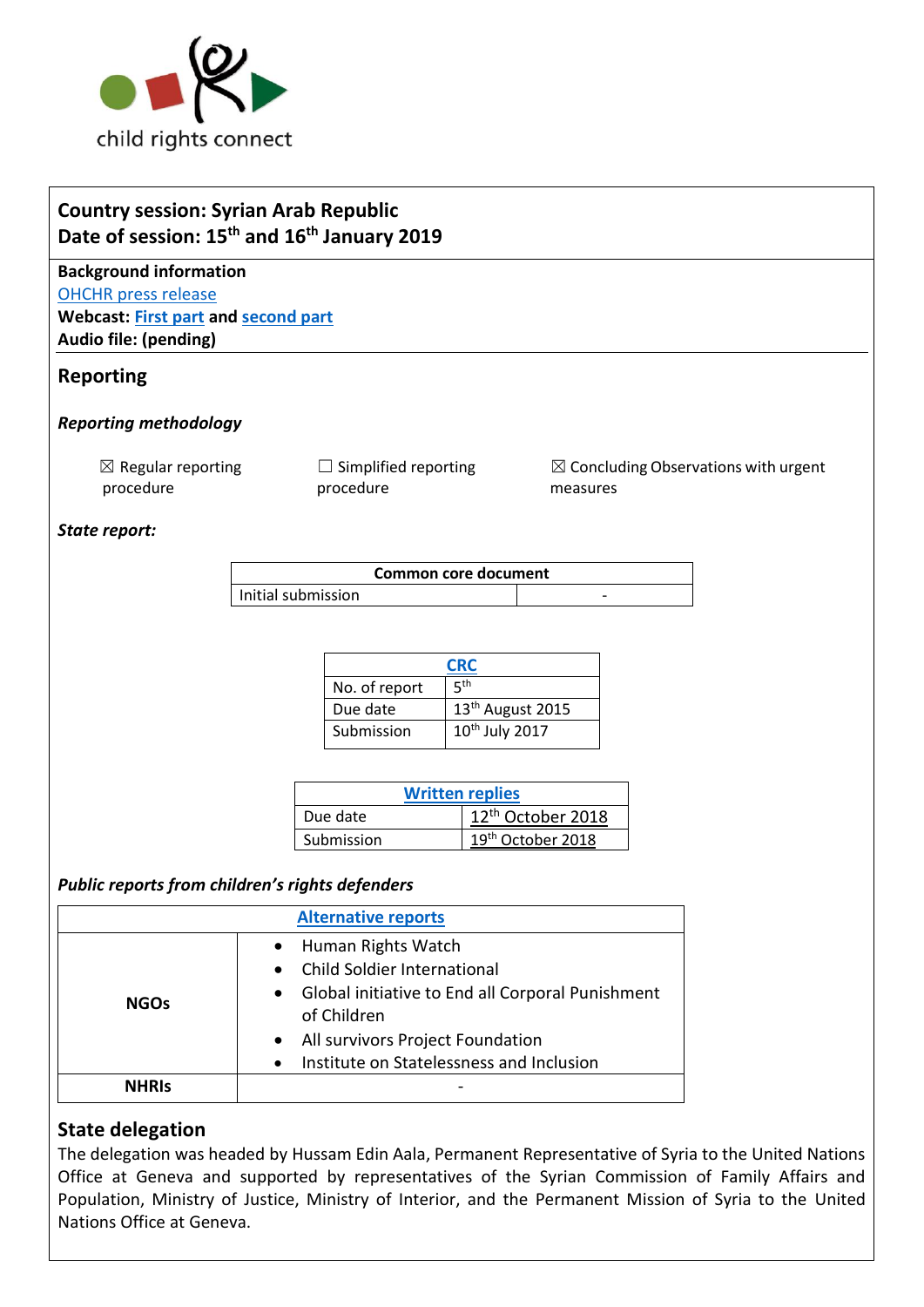

#### **Committee's Task Force members**

| Name & Last Name                         | Country         |
|------------------------------------------|-----------------|
| <b>Benyam Dawit Mezmur (Coordinator)</b> | Ethiopia        |
| <b>Amal Salman Aldoseri</b>              | <b>Bahrain</b>  |
| Hynd Ayoubi Idrissi                      | <b>Morocco</b>  |
| <b>Cephas Lumina</b>                     | Zambia          |
| Velina Todorova                          | <b>Bulgaria</b> |

### **Dialogue description**

i. Character of the dialogue

The atmosphere of the dialogue was interactive but tense, following a political and technical discussion between the Committee and the delegation, on the topic of religion and the law. There was also some tension relating to mentions of accountability and responsibility for attacks.

ii. General assessment made by the Committee

The Committee recognised that the crisis Syria has faced since 2011 has made fulfilling its international obligations a challenge, but noted that this does not waive the State party's responsibility towards children, and that this responsibility was the focus of the dialogue. Furthermore they noted thatseveral questions from the LOI and from the last COBs remain unanswered.

- iii. Main issues discussed:
	- **General Measures of Implementation:** The Committee asked the State if they were foreseeing to withdraw their reservation on article 14, concerning the freedom to religion, belief and opinion. The State party responded that the family environment is of great importance in Syrian society and is in the best interest of the child. Furthermore they noted that the constitution affirms the cultural diversity of the country.

The Committee raised concern that the State's legislation is not well coordinated with the CRC and asked what efforts were made to bring them into accordance. Furthermore, they inquired after a timeframe to adopt the bill of the rights of children, under consideration since 2006. The Committee inquired after the coordination body's responsibilities in terms of coordinating between different sectors relating to the implementation of the CRC, whether there is a comprehensive plan for children in all field provided for in the CRC and if there are efforts to raise awareness of the CRC. The State party responded that the bill is based on the CRC and that a National Commission for the right of children was going to be established to recommend policy and legislation and handle complaints.

The Committee asked about the budgetary allocations for children, and whether the impact of the conflict had been taken into account in budgetary considerations. Concern about the issue of corruption was also raised. The Committee also raised the issue of data collection, asking when the data collection unit would be fully functional. The State party responded that the budget allocations for children could not be clearly tracked and that a reconstruction plan was in place with 12 teams working in different areas. They also outlined a data collection system which will be used to analyse and take more efficient measures.

The Committee asked the State party if there was an independent unit, in line with the Paris Principles, to receive complaints, how many had been received and if action was taken against perpetrators. The State party responded that the independent body that receives complaints takes no legal action but rather refers the case to the competent authorities.

• **Definition of the Child:** The Committee asked the State what efforts were being made to prohibit and prevent child marriage, in particular in sharia-based courts, as the law currently allows girls to marry at 17. They requested clarification on its legal status and asked if statistics on the issue were available. They encouraged the State to harmonise their legal definition of a child with that of the CRC. The State party responded that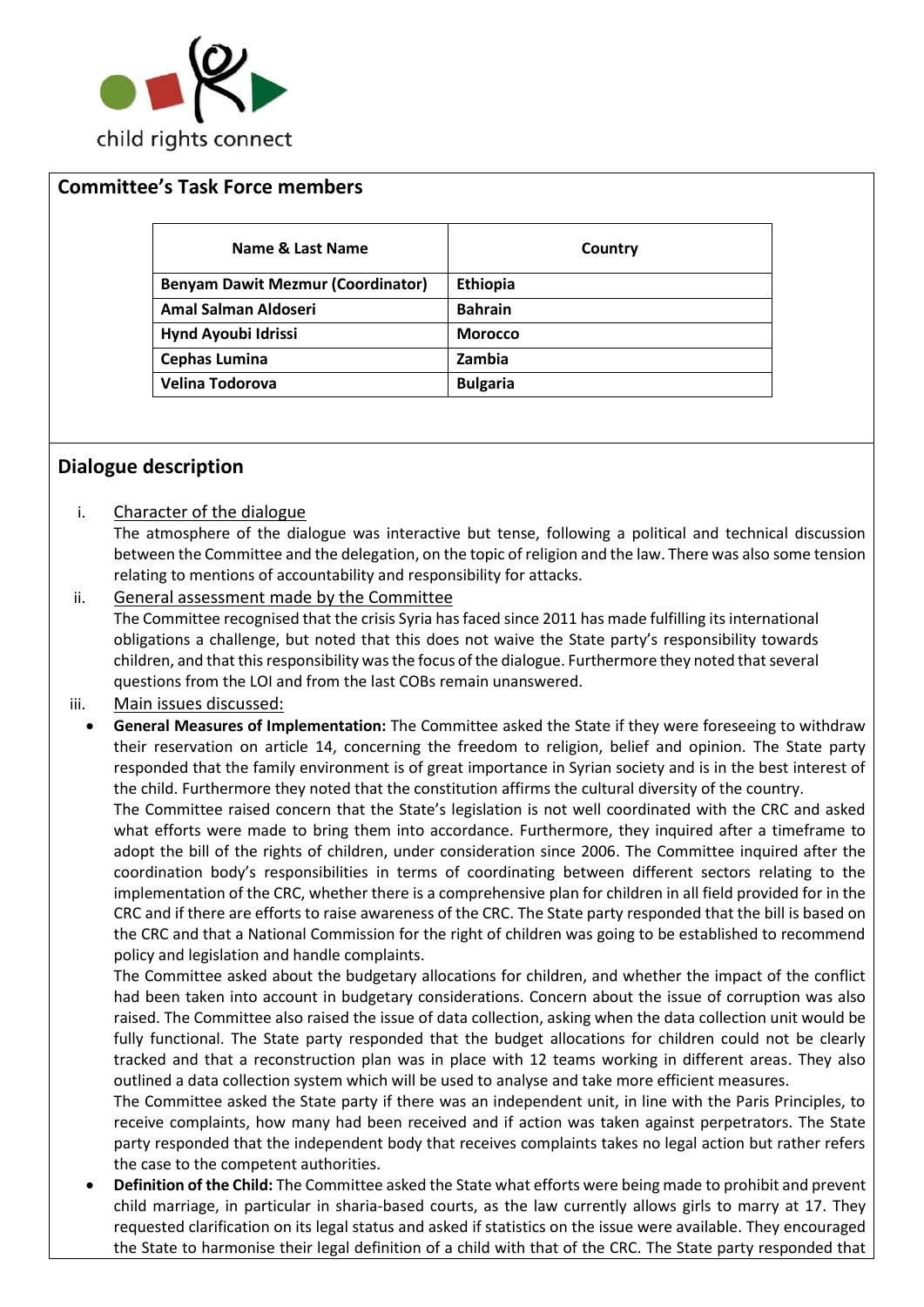

different terms such as 'minor' and 'juvenile' had been used to refer to children, and that in the new children's bill all definitions would be harmonised and the bill will apply to all. They clarified that the law is currently being amended to raise the age of marriage to 18, and that child marriages only happened in rare exceptions, upon authorisation of the court.

- **Best Interest of the Child:** As the State report highlights the new child rights bill, the Committee asked the State if the best interest of the child is integrated. Furthermore they asked to what extent this principle is prioritised in military action. The State party responded that the best interest of the child principle was enshrined in the bill and was an obligation for all governmental decision-making entities.
- **Non-discrimination principle:** The Committee expressed concern about legislative gaps that enable discrimination in a variety of realms including inheritance rights and parental recognition. The State replied that discrimination was not allowed for in the penal code, that there is no discrimination in the penalties for crimes committed against children and that an article on non-discrimination is included in the children's bill.
- **Right to life, survival and development:** The Committee asked the State party what was being done to secure children's right to life, survival and development, in light of the strikingly high number of child deaths and injury – more than half of which were caused by government attacks – reports of besiegement where water access was cut off and the systematic denial of aid. They asked how the State was reconciling its actions with its obligations and what efforts are taken to investigate and prosecute such attacks. The State party responded that they are fully committed to the principles of international humanitarian law. Furthermore, the Committee noted the low standards of living and asked if the government is investing in the social welfare system to ensure children living in poverty are supported without discrimination or hindrance. The State party noted social development as a high priority in its development plan.
- **Birth registration**: The Committee noted the efforts made but highlighted that they remain deeply concerned that many children remain unregistered, especially those in certain family circumstances such as those with non-Muslim parents or foreign fathers. They flagged the fines for late registration and asked what measures are being taken to ensure registration of children born out of wedlock and IDPs. The State party said that birth registration and civil status are a main challenge facing the country due to offices being out of functioning in light of the conflict. They explained that fines were applicable after one year, but that it was only symbolic and that a draft law would waive this fine. Furthermore, civil registry offices had been re-established in certain provinces and Syrians are allowed to register at any of the offices. Registration is mandatory, including for those born out of wedlock. Measure are also in place to ensure births outside of the country are registered.
- **Civil rights and Freedoms**: The Committee raised the long-standing issue of nationality and noted that there had been no changes to the law which differentiates mother/father rights to transfer nationality to their children. The State party responded that a draft bill giving nationality to children born to foreign fathers had been delayed by the conflict, but was now being reintroduced and that furthermore the right to nationality was ensured by the new children's bill. They said there are no stateless people in Syria according to national statistics. The Committee highlighted the failure to recognise the right to freedom of religion and the limited access to information for children. Does the bill on children's rights ensure right to assembly and right to freedom of expression, they asked. They expressed concern that CSOs face harassment from the State. The State party responded that the rights to assembly, access to information and freedom of expression were all provided for in various laws and bills. They also clarified that licences awarded to CSOs cannot be withdrawn.
- **Family environment and alternative care:** The Committee asked how the different legal systems within the country guarantee non-discrimination of children from different family backgrounds. They asked about gender parity in family laws and issues of guardianship, particularly after divorce. The Committee asked about family reunification and support following on from the conflict and the issue of post-conflict alternative care. The State party responded that the draft bill on children's rights provides for alternative care and that a further bill specifically on this matter was being developed. They also explained the multi-step model for family reunification that was being implemented in liberated areas.
- **Children with disabilities**: The Committee noted the State's efforts and commitment to children with disabilities. They asked what support is available to families and if different disabilities and needs are taken into consideration, in education and health services (particularly relating to injuries sustained during the conflict).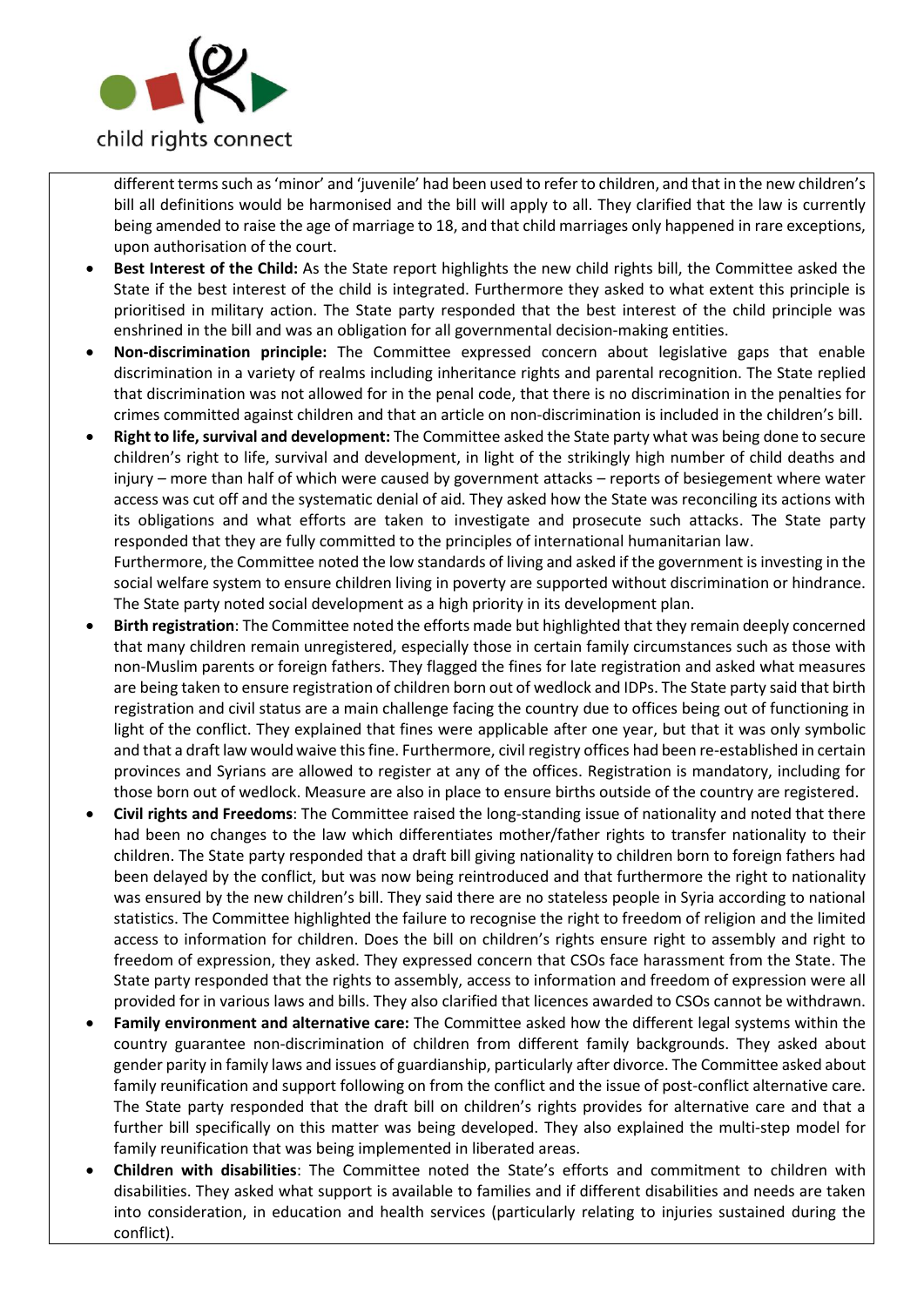

• **Ill-treatment and violence against children**: The Committee expressed concern about allegations of illtreatment of children in detention, including sexual violence, torture and death. They noted with concern the judicial impunity of members of security bodies, asked if this is to be repealed, and if impartial investigations are being conducted. The Committee asked what measures are in place to combat violence against children, prosecute perpetrators and rehabilitate victims. The State party responded that there are social workers that provide psychological care for children victims of violence.

The Committee further noted with concern the prevalence of gender-based violence. The Committee also asked if corporal punishment is explicitly prohibited and if awareness raising campaigns are conducted. The State party responded that corporal punishment is prohibited in schools and that perpetrators are prosecuted. The State party replied that protection from violence is included in the new children's bill, in particular domestic violence. The State party outlined the Protection Unit, run by an NGO, which provides free of charge protection from violence for women and children.

- **Juvenile justice:** The Committee expressed concern that the age of criminal responsibility is low, at 10, and asked if there are alternative measures to sentences and restorative justice in place. Their particular concern was for how children in conflict with the law were treated during the war. The State party responded that there are three different age categories with corresponding corrective or punitive measures: 0-10, 10-15 and 15-18. Only those who are 15 or older are criminally responsible and all cases are with special juvenile judges.
- **Health services and mental health:** The Committee strongly emphasised the dire mental health of children affected by the conflict and asked if national guidelines and measures were in place to ensure psycho-social support. They asked what steps are in place to prevent outbreaks, as well as attacks against medical facilities and to investigate such attacks. They highlighted the lack of care for mothers and new-borns and noted the need to allocate resources to the reconstruction of health services. The State party responded that the right to health is included in the new children's bill. The State outlined various health campaigns, such as against polio, and noted a plan and allocated budget for the reconstruction of damaged health infrastructures.
- **Education:** The Committee noted with deep concern the impact of the conflict on education including damaged facilities and attacks on schools, which caused child, parent and staff victims. The State party was asked what they are doing to guarantee access to education for each and every child and what measures have been adopted to prevent, investigate and sanction attacks on schools. Furthermore, the Committee asked what education is available for displaced children and children living in zones controlled by non-State armed groups, including education on human rights. The State party outlined various measures including a followup system for children living in areas outside of government control, intensive courses for children who missed out on their education, the transmission of the curriculum via the internet to enable students to take exams, and education and certificates for adults who missed out on large portions of their education.
- **Children and the business sector:** The Committee noted a lack of information on this topic in the report and asked if there was a specific mechanism to monitor activities of the business sector to ensure that there are no adverse impact on children, and if so to mitigate them.
- **OPAC:** The involvement of children in armed conflict was of great concern to the Committee and they asked the State what was being done to prevent their recruitment and rehabilitate and reintegrate these children, as well as holding perpetrators accountable. They asked if the children were treated as victims or perpetrators and noted with concern the deprivation of liberty of children involved in non-State armed groups. The State party denied that any children are involved in the Syrian army, as they noted that the age of service is 18. They further explained that in the new children's bill, the responsibility for rehabilitation of these victims – as they are seen as such – lies with the state. They said there is rehabilitation and reintegration support for them.
- **OPSC:** The Committee asked the State what concrete measures are being taken to address and prevent child trafficking, and hold perpetrators accountable. The State party responded that a law was passed in 2010 to combat trafficking and sexual exploitation and that a specialised national committee was created to implement this law. Such children are considered victims and provided with support.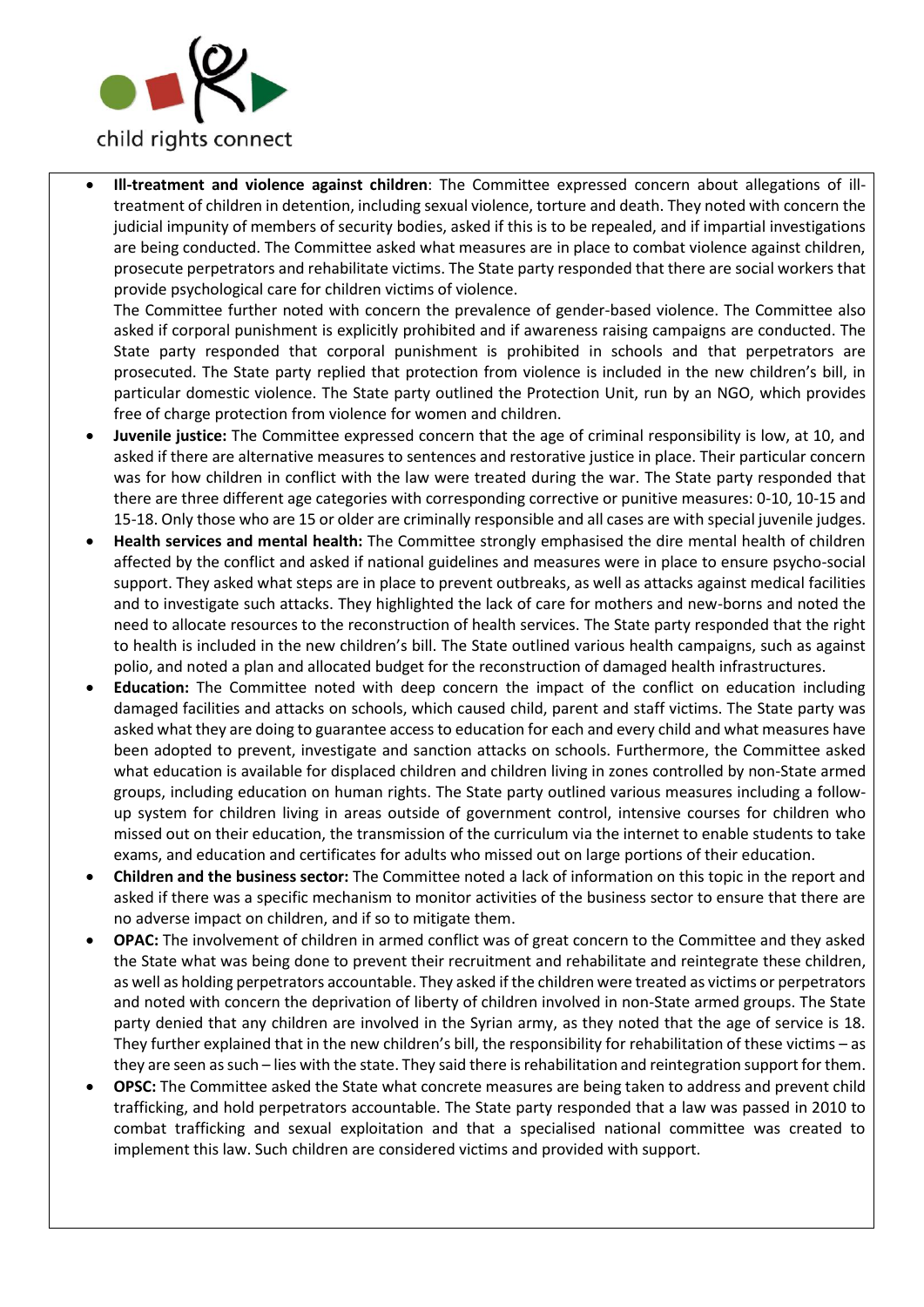

# **Recommendations of the Committee**

In its [Concluding Observations,](https://tbinternet.ohchr.org/_layouts/treatybodyexternal/Download.aspx?symbolno=CRC%2fC%2fSYR%2fCO%2f5&Lang=en) the Committee drew attention to the need of urgent measures concerning the **following six areas**:

- **The right to life, survival and development**: The Committee urges the State party to respect the principles of legality, distinction and proportionality when carrying out military operations and refrain from unlawful conduct. They urge all precautions to be taken to protect children from the effects of hostilities, including assessing the threats posed by explosive hazards. They urge the State to undertake measures to attend to the psychological needs of children affected by the attacks and to release all children in detention due to the conflict, treating them as victims. They raise concern about violations against children in the context of the conflict and press the State party to such allegations are investigated in a transparent, timely and independent manner. The Committee highlights the girls held captive by armed groups and urges them to be returned and provided with care and treatment. They press for children and families to be protected and to have access to basic humanitarian assistance. Finally, they ask for the State to cooperate fully with international investigation units and for perpetrators in the conflict to be investigated and prosecuted under domestic and international law.
- **Birth registration and nationality**: The Committee is deeply concerned about the lack of birth registration and certificates of displaced and isolated populations, caused by the conflict. They highlight the fines for late registration and the negative consequences thereof on children's rights. They remain concerned about Syrian women being unable to transfer their nationality to their children and the risk of increased statelessness. They note the lack of information from the State on and urge the State to take action on obstacles to register births faced by children born out of wedlock, born to non-Muslim fathers and born as a result of sexual violence.
- **Torture and ill-treatment**: The Committee compels the State to take urgent measures to treat children in detention in relation to the conflict as victims and to not expose them to mistreatment. They push the State to transfer detained children to an appropriate civilian child protection mechanism and to only detain children as a measure of last resort. The Committee urges the State to remove immunity and to investigate allegations of ill-treatment of children in an independent and transparent manner in order to bring justice to victims. Finally they press the State to cooperate with the UN and the ICRC and grant them access to places of detention of children.
- **Mental health**: The Committee pushes the State to provide mental health services to children in schools, without discrimination, and to increase the numbers of health workers trained to use the WHO Mental Health Global Action Programme Intervention Guide, focusing on children. They highlight the need to prioritise therapy over medication and to continue cooperation with WHO and other such entities. They push the State to enable access to mental health services to children in areas outside of the State's control.
- **Education**: The Committee express concern about the quality of education, the inadequate number of teachers and lacking infrastructure – on all these issues they urge action. They insist that all attacks on schools be ceased immediately and to ensure that all parties respect schools as protected objects, as per international law, and are sanctioned if this is breached. They push for the State to tack action to remedy harm caused to children by attacks on schools. They emphasise the need to ensure continued access to education, including measures to retain students in school and reintegrate those who have missed years of schooling. They encourage the State to take measures for children living in areas controlled by non-State groups and children living under Kurdish authorities, to ensure they access education and receive accreditation.
- **Children in armed conflict**: The Committee urges the State to take urgent measures to prevent and adequately sanction children being victims of attacks and breaches of international law. They express concern about the involvement of children in armed conflict and push the State to prevent, investigate and prosecute cases of recruitment, as well as developing a national strategy for rehabilitation and reintegration of children involved in the armed conflict. They push for the State to recognise children recruited by armed groups as victims and not for them to be detained but rather referred to care services. The Committee urges the State to take prompt measures to prevent the abduction of children by armed groups and ensure their release. With regards to explosive devises, the Committee urges measures to remove explosive devices, to raise awareness of the risk of mines and provide specialised support for children victims of explosions. They